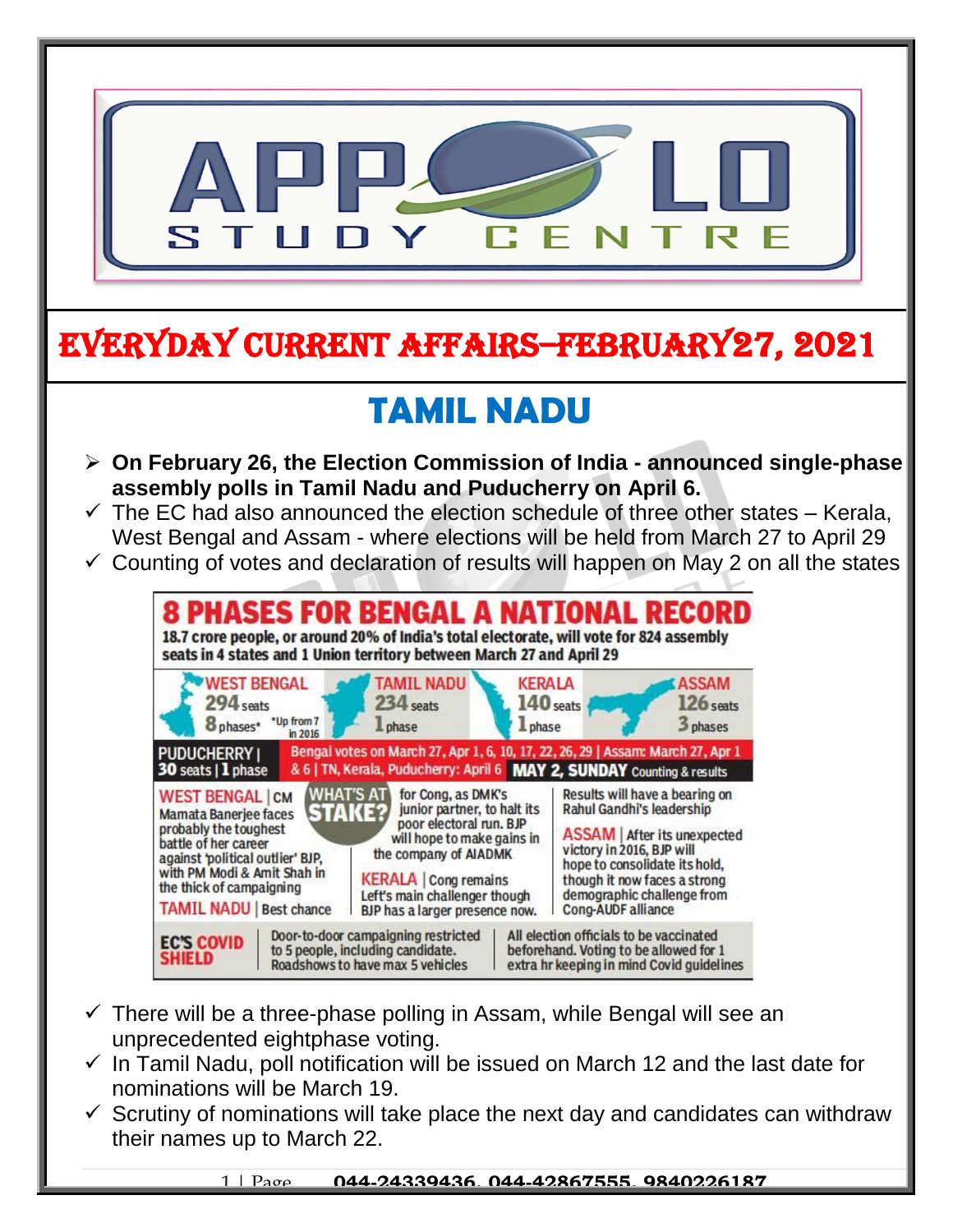- $\checkmark$  Chief election commissioner Sunil Arora announced the election dates at a press conference
- $\checkmark$  Earlier, the 2016 assembly polls were held in six phases in West Bengal, while the 2019 Lok Sabha polls were held in seven phases
- **On February 26, the State Government – passed a bill to provide internal reservation of 10.5% to vanniyakula kshatriya community within the 20% quota for the Most Backward Classes**
- $\checkmark$  The bill was passed unanimously by the assembly just 30 minutes before the Election Commission announced the Tamil Nadu assembly poll date
- $\checkmark$  The demand to provide reservation to the vanniyakula kshatriya community was one of the long pending agenda of the PMK, an ally of the AIADMK in the government
- $\checkmark$  The move would strengthen poll prospects of the alliance in vanniyar dominated constituencies in the state.
- $\checkmark$  Vanniyakula kshatriyas, a dominant community in the northern belt, includes vanniyar, vanniya, vannia gounder, gounder, padayachi, palli and agnikula kshatriya.
- $\checkmark$  The bill also provides an internal quota of 7% to Denotified Communities and the Most Backward Classes communities having similarity with Denotified Communities.
- $\checkmark$  Other Most Backward Classes not included in the above category are provided with 2.5% quota.

## OUOTA GII

TN BC panel recommends separate internal quota for three categories of MBCs that enjoy 20% reservation

> Vanniyarkula kshatriya, including vanniyar, vanniya, vannia gounder, gounder or kinder, padayachi, palli and agnikula kshatriyas get 10.5% sub-quota

 $\triangleright$  Denotified communities and **MBC communities having** similarity with denotified communities numbering 68 and 25 respectively get 7% quota

- $\checkmark$  Introducing the bill, Chief Minister Edappadi K Palaniswami said that the passing of bill is only an interim arrangement
- $\checkmark$  Earlier, the government has set up a commission led by retired judge Justice A Kulasekaran to collect quantifiable data of castes, communities and tribes of Tamil Nadu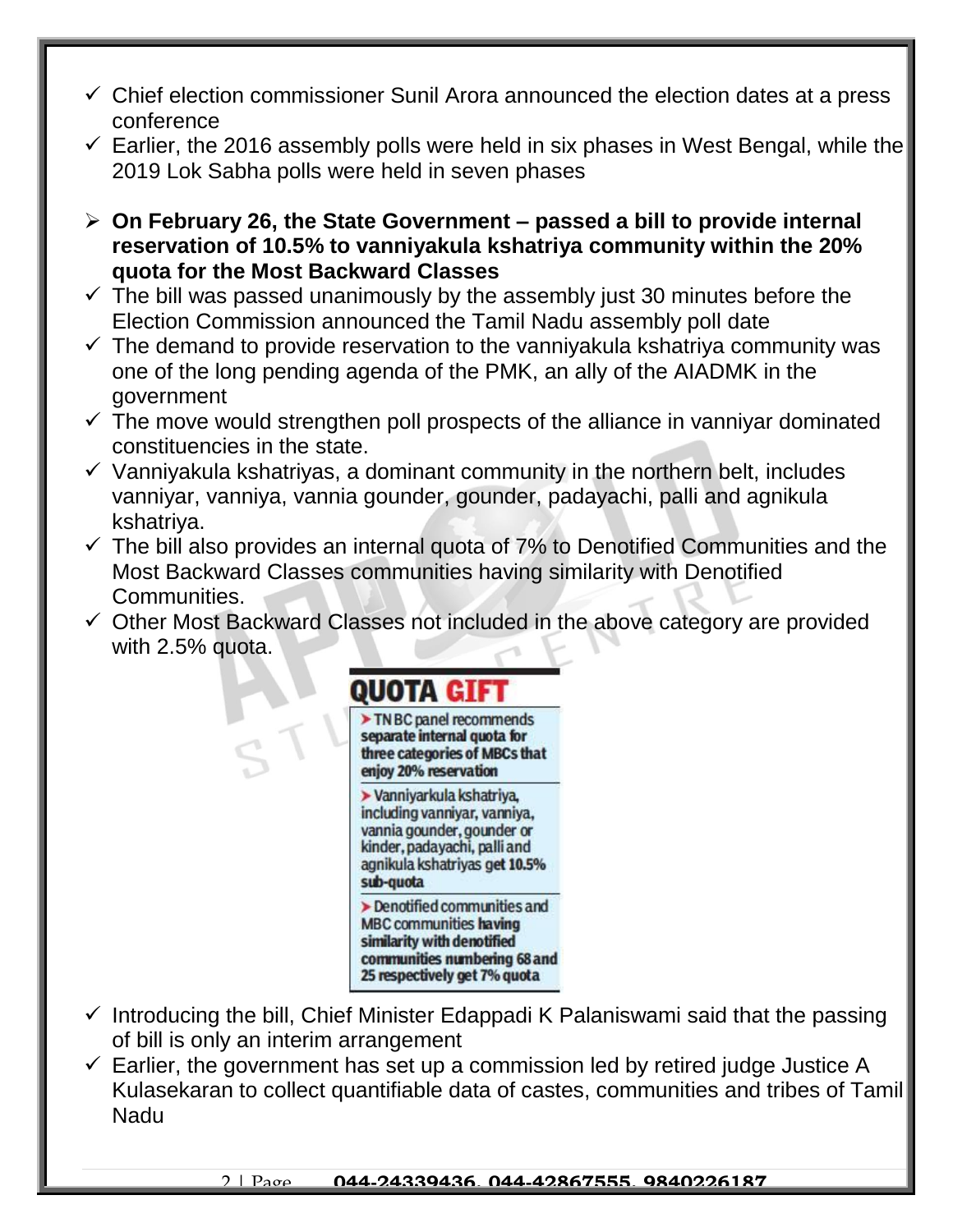- $\checkmark$  The data shall be collected pertaining to various social, education, economic and political parameters of the population
- $\checkmark$  The commission was given six months' time to submit its report.
- $\checkmark$  The grouping of MBCs and internal reservation is based on the recommendation of the TN Backward Classes commission.
- $\checkmark$  According to the CM, the chairman of the Tamil Nadu Backward Classes commission (retired judge justice R Thanikachalam) examined the demand made by various categories and made recommendations to the government
- $\checkmark$  As per his recommendations, internal reservation shall be given to three categories -- MBC (vanniyakula kshatriya) - 10.5%, MBC and DC (Denotified Communities) - 7% and MBC - 2.5% within the MBC and DCs
- $\checkmark$  The move aims to promote equitable development and to provide appropriate representation in education and employment.
- $\checkmark$  As per the bill, the Denotified Communities and Most Backward Classes group consists of 68 and 25 communities respectively.
- $\checkmark$  The remaining Most Backward Classes group has 22 communities.
- $\checkmark$  Earlier, the PMK staged protests under the aegis of vanniyar sangam in the 1980s, which led to the police firing that claimed 21 lives
- $\checkmark$  This has resulted in Karunanidhi-led DMK regime forming MBC and extending 20% quota, carving a group of 108 castes, including vanniyars.
- $\checkmark$  Further, on February 26, the State notified people belonging to the minority communities and natives of Tamil Nadu with languages, Telugu, Urdu, Kannada, Malayalam, Sourashtra and Marathi as "linguistic minorities" and Christians, Muslims, Jains, Sikhs and Buddhists as "religious minorities."
- **On February 26, Chief Minister Edappadi K Palaniswami – announced the waiver of jewel loans up to six sovereigns availed by farmers in cooperative banks**
- $\checkmark$  The CM said in the state assembly that all loans availed by self-help groups (SHGs) through cooperative banks would also be waived
- $\checkmark$  The move would benefit one lakh SHGs with 15 lakh members
- $\checkmark$  The promise came just hours before the election commission announced the poll schedule for Tamil Nadu.
- $\checkmark$  Making a statement under Rule 110, the CM said that the decision had been taken keeping in mind the extraordinary situation arising out of the Covid-19 pandemic and the fallout of cyclones faced by the farming community and their pleas for relief.
- **The Election Commission of India (ECI) - has appointed two expenditure observers - retired IRS officers Madhu Mahajan and Balakrishnan**.
- $\checkmark$  This was announced by the chief election commissioner (CEC) Sunil Arora
- $\checkmark$  The latter had played a vital role in seizure of several crore of rupees during the 2016 assembly election in Tamil Nadu.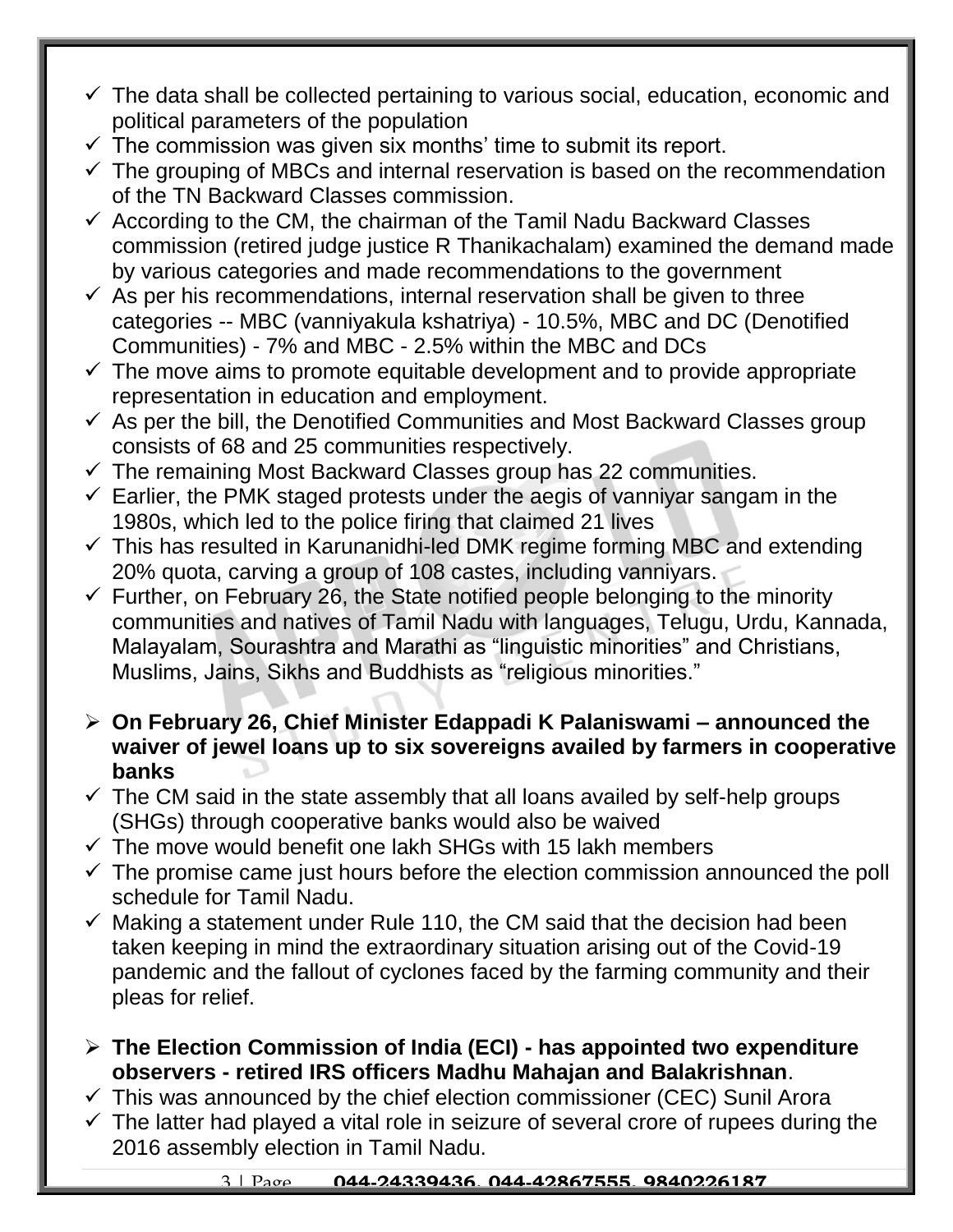- $\checkmark$  Elections have been cancelled in Tamil Nadu twice in R K Nagar and once in Vellore – in the past
- $\checkmark$  There is no other state where polls had to be rescinded twice.
- $\checkmark$  Alok Vardhan, a 1986 batch IAS officer, has been appointed as general observer and Dharmendra Kumar, a retired IPS officer, has been appointed as police observer.
- **Chief election commissioner Sunil Arora – announced that the model code of conduct has come into force in the state on February 26**
- $\checkmark$  Tamil Nadu would go to polls on April 6 to elect 234 MLAs to the 16th legislative assembly.

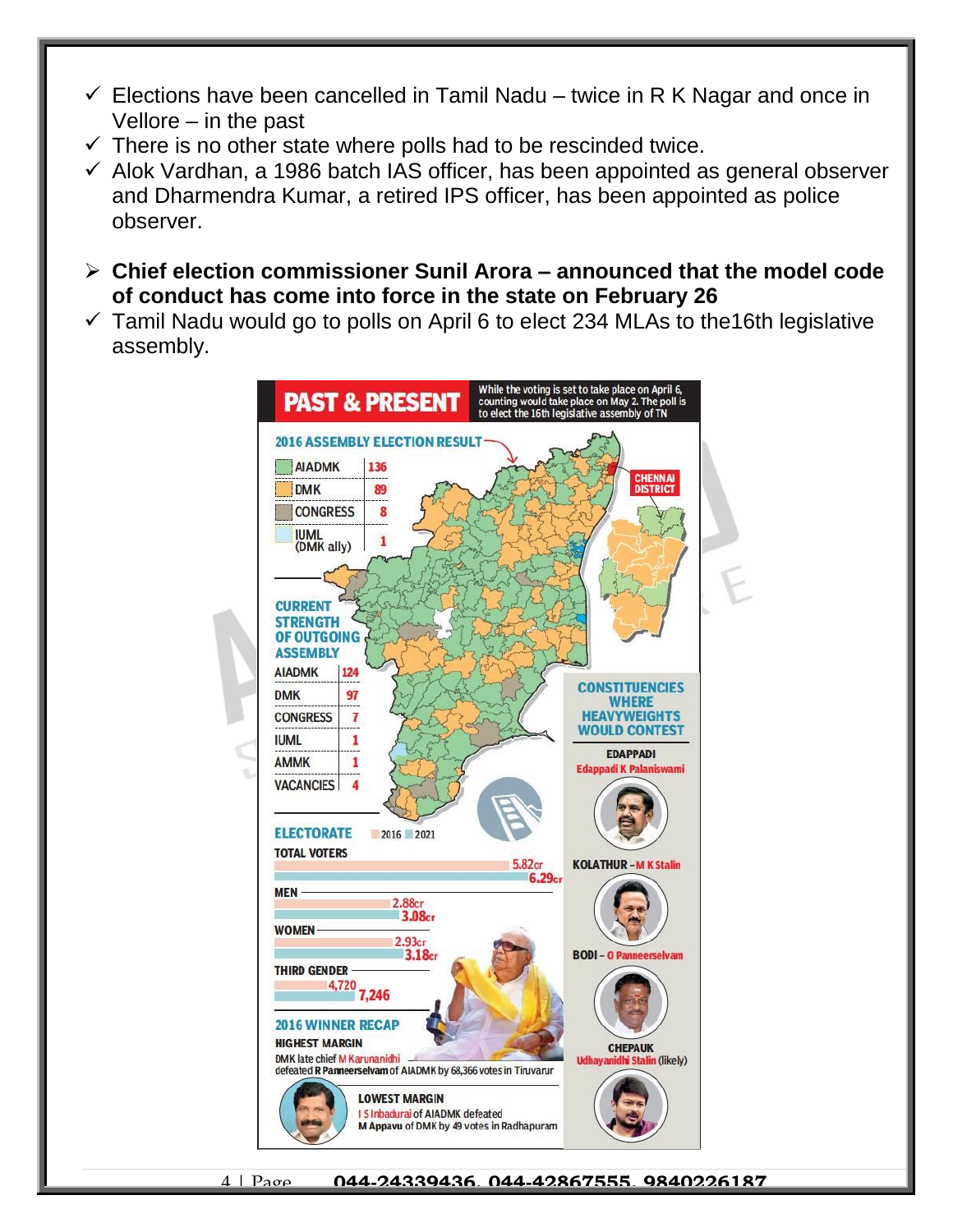- $\checkmark$  Bypoll to Kanyakumari Lok Sabha constituency would also be held on the same date.
- $\checkmark$  The term of the 15th assembly ends on May 24.
- ECI has capped expenditure at ₹30.8 lakh for every candidate in Tamil Nadu and ₹22 lakh for ones in Puducherry.
- $\checkmark$  Candidates with criminal track record will have to publicise the same in both electronic and print media thrice during the campaign
- $\checkmark$  The number of polling booths have been increased by 34.7% with a total 88,936 booths - to ensure that there is one booth available for every 1,000 voters
- $\checkmark$  Electorate above the age of 80 years has the option of exercising postal ballots.
- $\checkmark$  Taking the pandemic into consideration, polling duration has been increased by one hour.
- $\checkmark$  All poll-related officials would be treated as frontline workers to provide Covid-19 vaccination to them.
- **On February 26, Greater Chennai Corporation – passed a deficit budget showing a total deficit of ₹554 crore in its balance sheet for the 2021-22 financial year**
- $\checkmark$  According to official budget documents, the deficit on the revenue account alone is ₹546 crore.
- $\checkmark$  As per the budget documents, the Tamil Nadu government's decision to roll back property tax hike cost the GCC at least ₹150 crore in the 2020-21 financial year
- $\checkmark$  It also lost another ₹50 crore on the professional tax front.
- As per the budget sources, GCC spent ₹847.5 crore on storm water drains in 2020-21, while it will spend ₹1,077 crore next year.
	- $\checkmark$  Much of it will be spent on drains in Kosasthalaiyaru and Kovalam river basins.
- Expenditure on bus route roads is also set to be increased from ₹172 to ₹180 crore.
- The GCC has spent ₹643.76 crore on maintaining roads in 2020-21, while it will spend ₹470.67 crore in the upcoming financial year.
- $\checkmark$  Maintenance and construction of new bridges in the city are also set to get a boost as the expenditure has been increased from ₹114crore in 2020-21 to ₹260crore next year.
- $\checkmark$  Noting that it spent ₹131 crore on LED bulbs, electric poles and other spare parts in 2020-21, the corporation has said next year the expenditure would be ₹150 crore for the electrical wing to bring in new electric poles, a new system to monitor lights and other spare parts.
- $\checkmark$  Next year's expenditure on solid waste management has been increased by more than 300% from 2020-21.
- $\checkmark$  It was ₹40.6 crore last year, but will be ₹134.10 crore next year.
- $\checkmark$  This is for procurement of necessary equipment at zonal level as well as to implement schemes under Swachh Bharat Mission (SBM).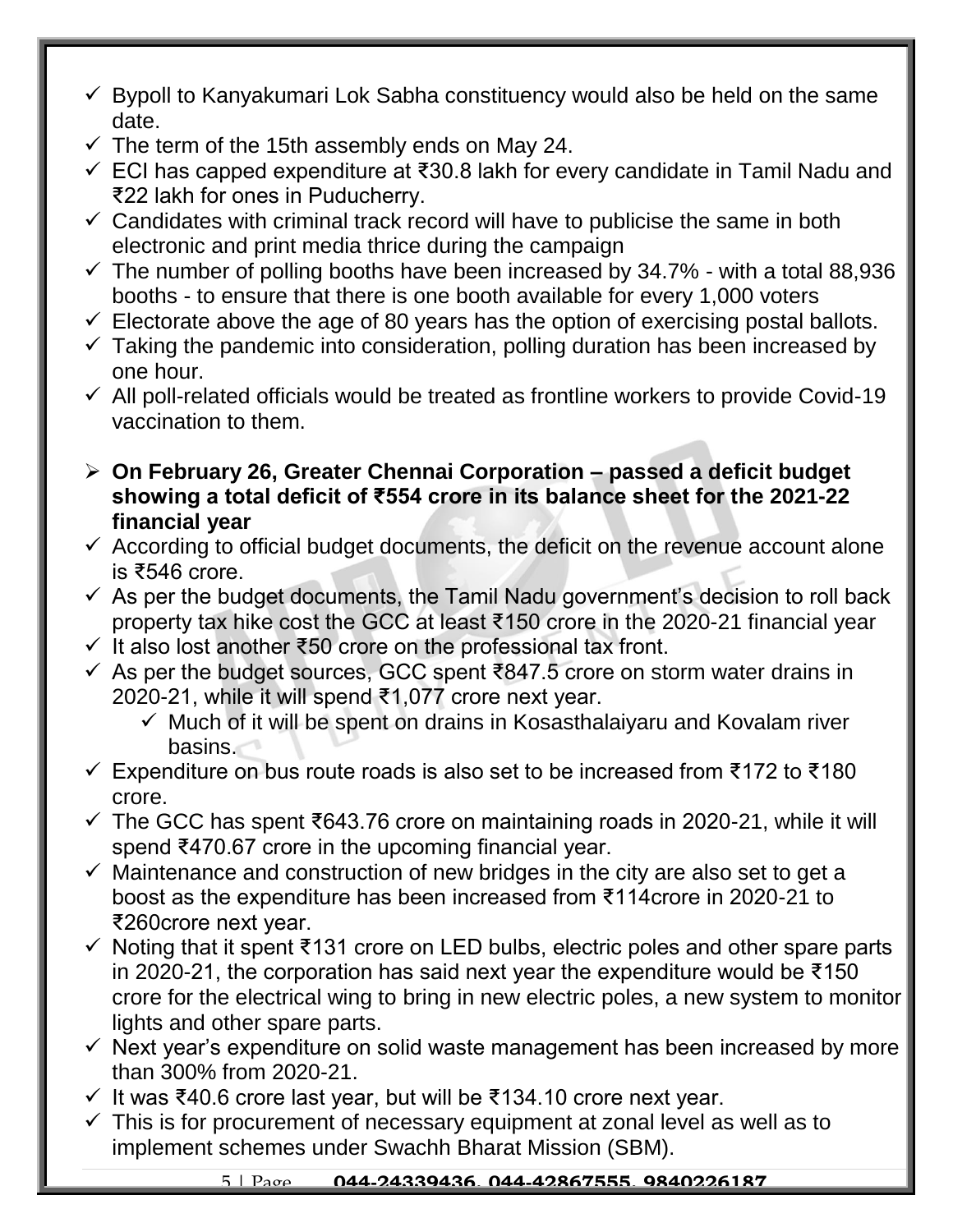## **NATIONAL**

- **On February 26, the home ministry - extended the validity of existing guidelines for surveillance, containment and caution against Covid-19 to March 31.**
- $\checkmark$  The states and Union Territories have also been advised to speed up vaccination of the target population so as to break the chain of transmission.
- $\checkmark$  All activities have been permitted in the States/UTs, subject to SOPs issued by respective administrative ministries/ departments as well SOPs to be issued by states/UTs.

## **OBITUARY**

 **Senior Communist Party of India (CPI) leader D Pandian – passed away in Chennai on February 26**



- $\checkmark$  The 88 year old veteran leader was admitted to Rajiv Gandhi General Hospital (RGGH) in a critical condition on February 24
- $\checkmark$  A multifaceted personality, the former Lok Sabha MP and CPI state secretary was a skilled orator, writer and trade union leader, who was active in state and national politics.
- $\checkmark$  The 88-year-old CPI veteran was known for his oratory in Tamil and English, which was aided by his deep knowledge of the literature of both languages.
- $\checkmark$  Though a professor of English, he mastered economics, philosophy and history to explain complex subjects in simple terms
- $\checkmark$  Being a prolific writer, his columns in Janasakthi, organ of the CPI which he edited, were popular with all sections of the society.
- $\checkmark$  He had written more than 30 books on various topics, besides hundreds of articles in many magazines.
- $\checkmark$  Pandian was born in a small village, Vellaimalaipatti near Usilampatti, on September 25, 1932 as one of eight children.
- $\checkmark$  He became a member of the CPI in 1953.